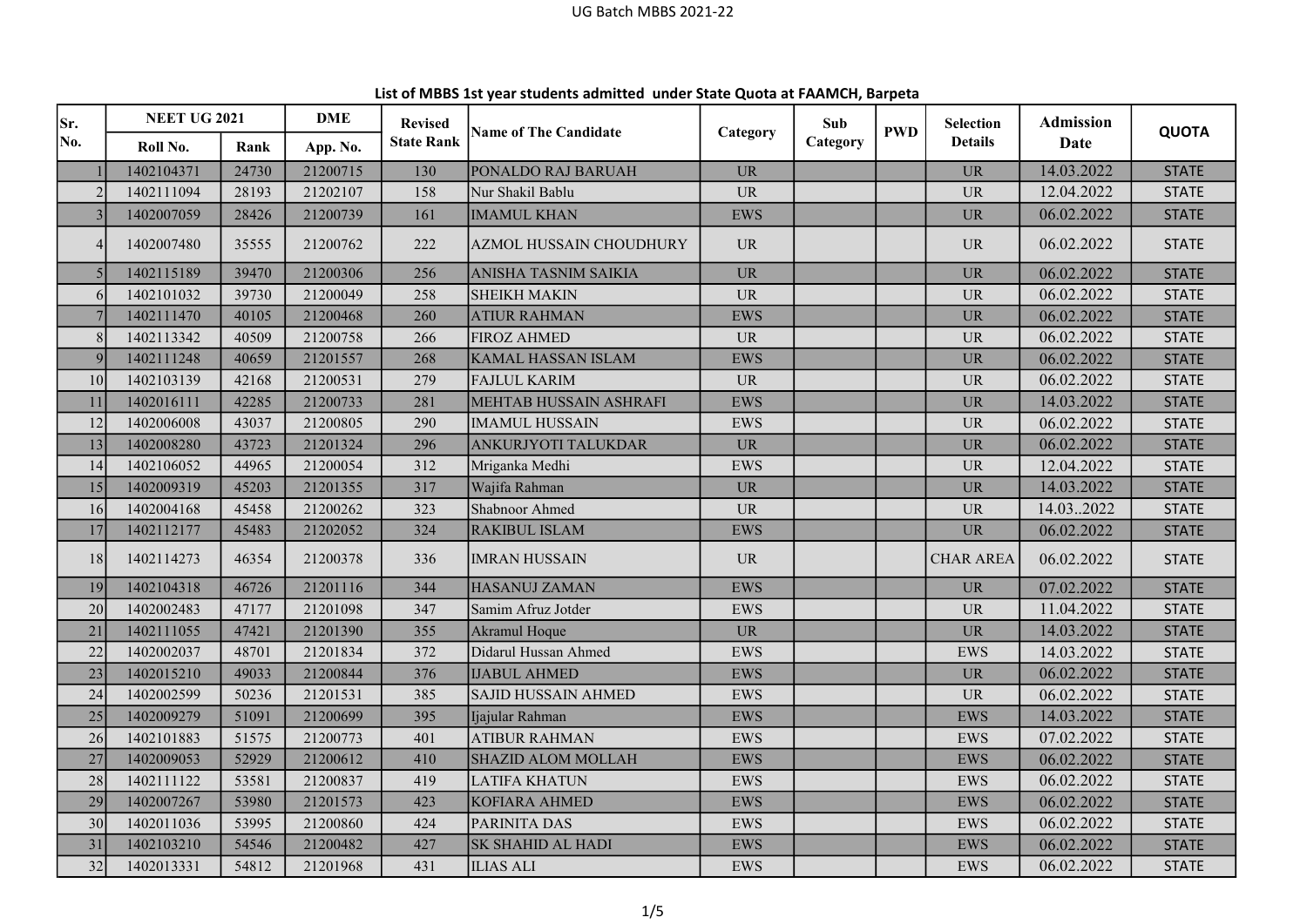## UG Batch MBBS 2021-22

| 33 | 1402102567 | 55509  | 21200349 | 437  | <b>MD ZAKARIA</b>           | <b>EWS</b>                 |                                       | <b>EWS</b>           | 06.02.2022 | <b>STATE</b> |
|----|------------|--------|----------|------|-----------------------------|----------------------------|---------------------------------------|----------------------|------------|--------------|
| 34 | 4101009303 | 55573  | 21201194 | 441  | <b>SABINA YASMIN</b>        | <b>EWS</b>                 |                                       | <b>EWS</b>           | 06.02.2022 | <b>STATE</b> |
| 35 | 1402103397 | 55786  | 21200764 | 444  | <b>RASHIDUL HOQUE</b>       | <b>EWS</b>                 |                                       | <b>EWS</b>           | 06.02.2022 | <b>STATE</b> |
| 36 | 1402110375 | 55857  | 21200880 | 446  | <b>FARZANA ALOM KHAN</b>    | EWS                        |                                       | <b>EWS</b>           | 06.02.2022 | <b>STATE</b> |
| 37 | 1402108163 | 55938  | 21201300 | 448  | PARSHIYA HASAN              | <b>EWS</b>                 |                                       | <b>EWS</b>           | 06.02.2022 | <b>STATE</b> |
| 38 | 1402111123 | 56067  | 21201316 | 449  | <b>ABDUL BASHID SHEIKH</b>  | <b>EWS</b>                 |                                       | <b>EWS</b>           | 06.02.2022 | <b>STATE</b> |
| 39 | 1402109384 | 56081  | 21200576 | 450  | <b>JYOTIRMOY KALITA</b>     | <b>EWS</b>                 |                                       | <b>EWS</b>           | 06.02.2022 | <b>STATE</b> |
| 40 | 1403002297 | 56358  | 21201652 | 452  | SAHADAT HUSSAIN LASKAR      | EWS                        |                                       | EWS                  | 06.02.2022 | <b>STATE</b> |
| 41 | 1402120160 | 56512  | 21201601 | 455  | <b>FAZLUL HOQUE</b>         | <b>EWS</b>                 |                                       | <b>EWS</b>           | 06.02.2022 | <b>STATE</b> |
| 42 | 1402104013 | 56883  | 21200816 | 458  | <b>MUSTAQUE RAHMAN</b>      | <b>EWS</b>                 |                                       | <b>EWS</b>           | 06.02.2022 | <b>STATE</b> |
| 43 | 1403003055 | 57363  | 21202154 | 460  | <b>IJMAMUL HAQUE LASKAR</b> | <b>EWS</b>                 |                                       | <b>EWS</b>           | 06.02.2022 | <b>STATE</b> |
| 44 | 1402015198 | 57882  | 21200446 | 467  | Aminul Hoque                | <b>EWS</b>                 |                                       | <b>UR</b>            | 11.04.2022 | <b>STATE</b> |
| 45 | 1402106425 | 57997  | 21200736 | 468  | Runa Aktara                 | <b>EWS</b>                 |                                       | <b>UR</b>            | 11.04.2022 | <b>STATE</b> |
| 46 | 1402105011 | 58826  | 21201934 | 480  | Mridul Hussain              | <b>EWS</b>                 |                                       | <b>UR</b>            | 11.04.2022 | <b>STATE</b> |
| 47 | 1404001028 | 59091  | 21201642 | 481  | MD Sharif Hussain           | <b>UR</b>                  |                                       | <b>UR</b>            | 11.04.2022 | <b>STATE</b> |
| 48 | 1402004298 | 60141  | 21200077 | 496  | Runa Laila                  | <b>EWS</b>                 |                                       | <b>EWS</b>           | 11.04.2022 | <b>STATE</b> |
| 49 | 1402101734 | 60168  |          | 497  | Nur Hasan                   | <b>UR</b>                  |                                       | <b>UR</b>            | 30.04.2022 | <b>STATE</b> |
| 50 | 1402101303 | 64944  | 21200154 | 570  | MRIDUL SUTRADHAR            | ${\rm SC}$                 |                                       | ${\rm SC}$           | 06.02.2022 | <b>STATE</b> |
| 51 | 1402007383 | 81465  | 21200070 | 816  | <b>BIBHURANJAN DEKA</b>     | SC                         |                                       | SC                   | 07.02.2022 | <b>STATE</b> |
| 52 | 1402003487 | 85513  | 21201282 | 873  | ARGHADEEP GHOSH             | OBC/MOBC(<br>NCL)          |                                       | OBC/MOBC(<br>$NCL$ ) | 06.02.2022 | <b>STATE</b> |
| 53 | 1402104143 | 86162  | 21200354 | 890  | <b>JEHERUL ISLAM</b>        | OBC/MOBC(<br>NCL)          |                                       | OBC/MOBC(<br>NCL)    | 06.02.2022 | <b>STATE</b> |
| 54 | 1402003110 | 94074  | 21201024 | 1030 | PRACHURJYYA KUMAR           | OBC/MOBC(<br>NCL)          |                                       | OBC/MOBC(<br>NCL)    | 06.02.2022 | <b>STATE</b> |
| 55 | 1402111279 | 94076  | 21200752 | 1031 | <b>GAURAB BEZBARUAH</b>     | OBC/MOBC(<br>NCL)          |                                       | OBC/MOBC(<br>NCL)    | 06.02.2022 | <b>STATE</b> |
| 56 | 1402110176 | 105752 | 21200181 | 1189 | PINKY DAS                   | OBC/MOBC(<br>NCL)          | KOCH-<br><b>RAJBO</b><br><b>NGSHI</b> | OBC/MOBC(<br>NCL)    | 06.02.2022 | <b>STATE</b> |
| 57 | 1402111049 | 106989 | 21200948 | 1212 | <b>ABINASH DAS</b>          | $\ensuremath{\mathbf{SC}}$ |                                       | ${\rm SC}$           | 06.02.2022 | <b>STATE</b> |
| 58 | 1403006585 | 108994 | 21200373 | 1252 | Rudreswar Nath              | OBC/MOBC(<br>NCL)          |                                       | OBC/MOBC(<br>NCL)    | 14.03.2022 | <b>STATE</b> |
| 59 | 1404003159 | 110548 | 21201266 | 1275 | <b>ABHIJIT BHUYAN</b>       | OBC/MOBC(<br>NCL)          |                                       | OBC/MOBC(<br>NCL)    | 06.02.2022 | <b>STATE</b> |
| 60 | 1402106409 | 110932 | 21201062 | 1286 | Rohan Mondal                | OBC/MOBC(<br>$NCL$ )       |                                       | OBC/MOBC(<br>NCL)    | 14.03.2022 | <b>STATE</b> |
| 61 | 1402110083 | 111171 | 21200917 | 1292 | <b>BISHAL CHOUDHORY</b>     | OBC/MOBC(<br>$NCL$ )       | KOCH-<br><b>RAJBO</b><br><b>NGSHI</b> | OBC/MOBC(<br>$NCL$ ) | 06.02.2022 | <b>STATE</b> |
| 62 | 1403005244 | 111881 | 21200921 | 1311 | L SUBHRAJIT SINGHA          | OBC/MOBC(<br>NCL)          |                                       | OBC/MOBC(<br>NCL)    | 06.02.2022 | <b>STATE</b> |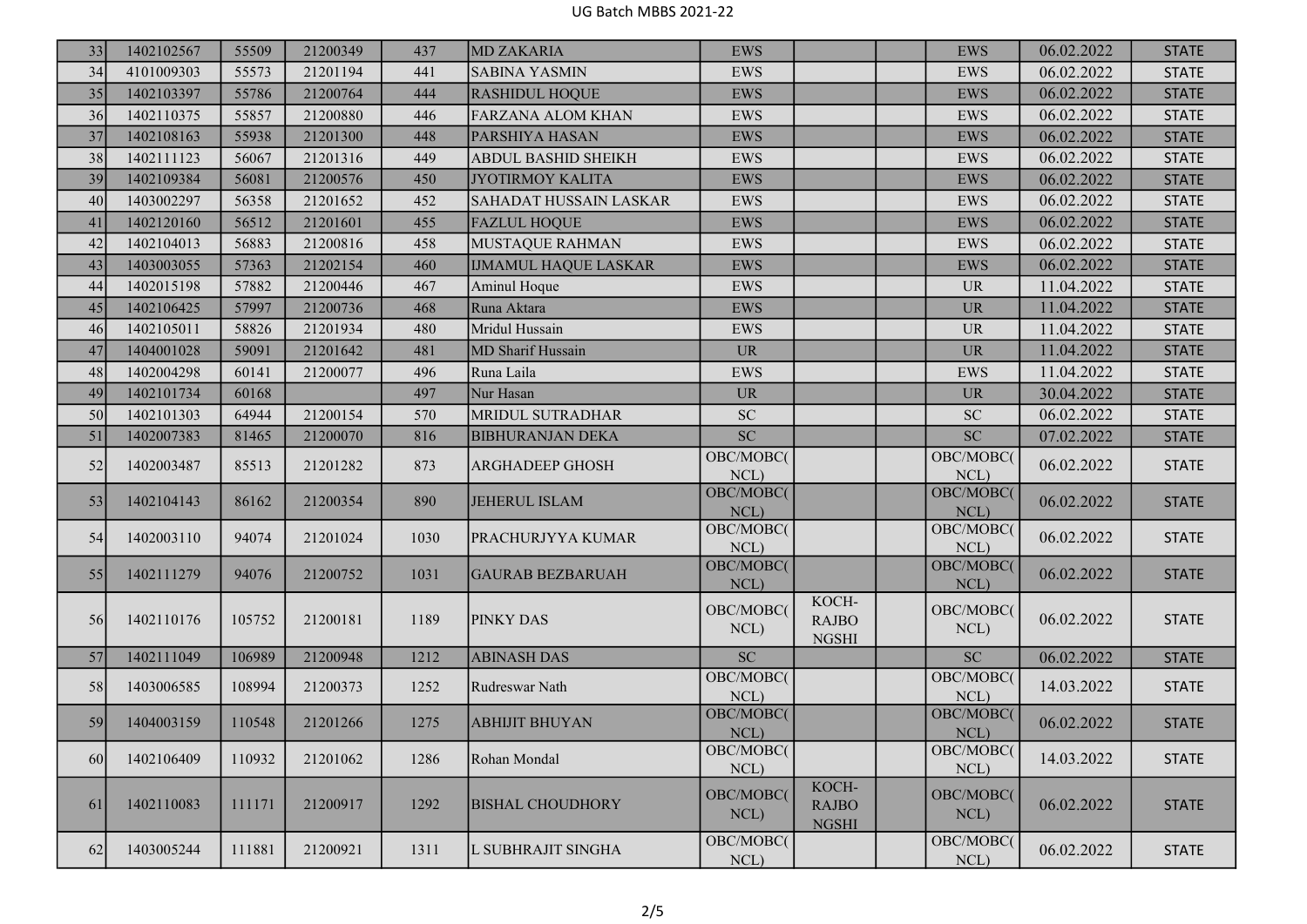## UG Batch MBBS 2021-22

| 63 | 1402006246 | 112186 | 21200551 | 1316 | <b>SADHANA MALAKAR</b>      | SC                |                                       | SC                                          | 06.02.2022 | <b>STATE</b> |
|----|------------|--------|----------|------|-----------------------------|-------------------|---------------------------------------|---------------------------------------------|------------|--------------|
| 64 | 1402016206 | 113559 | 21200605 | 1335 | <b>HRISHIKESH NATH</b>      | OBC/MOBC(<br>NCL) |                                       | OBC/MOBC(<br>NCL)                           | 06.02.2022 | <b>STATE</b> |
| 65 | 3501002001 | 114277 | 21201045 | 1345 | <b>ANIT KUMAR SAHU</b>      | OBC/MOBC(<br>NCL) |                                       | OBC/MOBC(<br>NCL)                           | 06.02.2022 | <b>STATE</b> |
| 66 | 1402006365 | 114713 | 21201221 | 1353 | NARAYAN CHANDRA ROY         | ${\rm SC}$        |                                       | <b>SC</b>                                   | 06.02.2022 | <b>STATE</b> |
| 67 | 1402005522 | 117357 | 21200910 | 1387 | PALLAB MAHAPATRA            | OBC/MOBC(<br>NCL) |                                       | OBC/MOBC(<br>NCL)                           | 06.02.2022 | <b>STATE</b> |
| 68 | 1402005147 | 117846 | 21200644 | 1396 | <b>SOMA TARAFDER</b>        | <b>SC</b>         |                                       | SC                                          | 06.02.2022 | <b>STATE</b> |
| 69 | 1402117230 | 118237 | 21200502 | 1401 | <b>PARAG RAJBANGSHI</b>     | OBC/MOBC(<br>NCL) | KOCH-<br><b>RAJBO</b><br><b>NGSHI</b> | OBC/MOBC(<br>NCL)                           | 06.02.2022 | <b>STATE</b> |
| 70 | 1402104285 | 118267 | 21201493 | 1403 | NARGIS AKTHAR               | OBC/MOBC(<br>NCL) |                                       | OBC/MOBC(<br>NCL)                           | 06.02.2022 | <b>STATE</b> |
| 71 | 1402102327 | 118681 | 21200972 | 1409 | <b>PARMITA SAHA ROY</b>     | OBC/MOBC(<br>NCL) |                                       | OBC/MOBC(<br>NCL)                           | 06.02.2022 | <b>STATE</b> |
| 72 | 1402013054 | 118787 | 21200557 | 1410 | <b>DIP JYOTI DAS</b>        | OBC/MOBC(<br>NCL) |                                       | OBC/MOBC(<br>NCL)                           | 06.02.2022 | <b>STATE</b> |
| 73 | 1402101263 | 119029 | 21200250 | 1414 | <b>CHINMOYEE SEAL</b>       | OBC/MOBC(<br>NCL) |                                       | OBC/MOBC(<br>NCL)                           | 07.02.2022 | <b>STATE</b> |
| 74 | 1404003101 | 119654 | 21200722 | 1422 | <b>JENIFA HASSAN FARAZI</b> | OBC/MOBC(<br>NCL) |                                       | OBC/MOBC(<br>NCL)                           | 06.02.2022 | <b>STATE</b> |
| 75 | 1403003273 | 120096 | 21200940 | 1428 | <b>ABU TAHER MD YEAHYA</b>  | OBC/MOBC(<br>NCL) |                                       | OBC/MOBC(<br>NCL)                           | 06.02.2022 | <b>STATE</b> |
| 76 | 1402110258 | 120243 | 21201094 | 1430 | <b>DHRITISMITA DEKA</b>     | OBC/MOBC(<br>NCL) | KOCH-<br><b>RAJBO</b><br><b>NGSHI</b> | OBC/MOBC(<br>NCL) KOCH-<br><b>RAJBONGSH</b> | 06.02.2022 | <b>STATE</b> |
| 77 | 1404007162 | 120308 | 21200807 | 1432 | <b>RUMAN DAS</b>            | $\rm SC$          |                                       | <b>SC</b>                                   | 06.02.2022 | <b>STATE</b> |
| 78 | 1402111023 | 121638 | 21201541 | 1455 | NILAY DAS                   | OBC/MOBC(<br>NCL) | KOCH-<br>RAJBO<br><b>NGSHI</b>        | OBC/MOBC(<br>NCL) KOCH-<br><b>RAJBONGSH</b> | 06.02.2022 | <b>STATE</b> |
| 79 | 1402104084 | 12929  | 21201471 | 1478 | Dhritiraj Hazarika          | OBC/MOBC(<br>NCL) |                                       | OBC/MOBC(<br>NCL)                           | 14.03.2022 | <b>STATE</b> |
| 80 | 1404007015 | 124770 | 21201628 | 1495 | Tulika Laskar               | OBC/MOBC(<br>NCL) |                                       | OBC/MOBC(<br>NCL)                           | 15.03.2022 | <b>STATE</b> |
| 81 | 1401002740 | 135531 | 21201101 | 1676 | <b>JIT PRITOM PHUKAN</b>    | OBC/MOBC(<br>NCL) | <b>TAI-AHOM</b>                       | OBC/MOBC(<br>NCL)<br>TAI-AHOM               | 07.02.2022 | <b>STATE</b> |
| 82 | 1402009212 | 136711 | 21201608 | 1690 | <b>DIPANJALI RABHA</b>      | ST(P)             |                                       | ST(P)                                       | 06.02.2022 | <b>STATE</b> |
| 83 | 1402108208 | 155412 | 21200162 | 1985 | <b>SUMAN BORO</b>           | ST(P)             |                                       | ST(P)                                       | 06.02.2022 | <b>STATE</b> |
| 84 | 1402106277 | 172880 | 21200134 | 2268 | NIJWRA BORO                 | ST(P)             |                                       | ST(P)                                       | 06.02.2022 | <b>STATE</b> |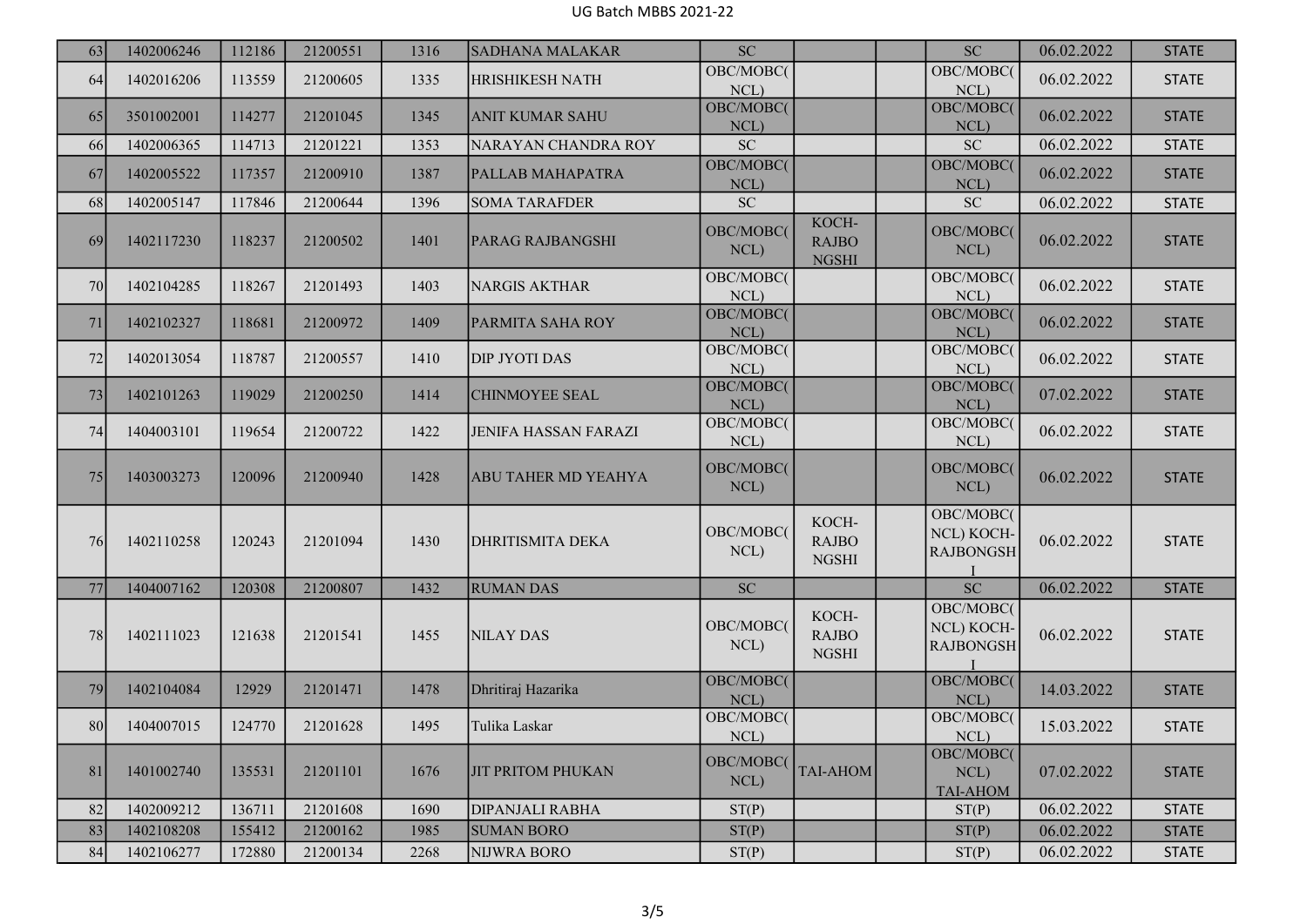| 85  | 1402108383 | 188984 | 21201645 | 2554 | <b>DEEPTI RABHA</b>                        | ST(P)                                                   |                                                                                            |            | ST(P)                                                                                                          | 06.02.2022 | <b>STATE</b> |
|-----|------------|--------|----------|------|--------------------------------------------|---------------------------------------------------------|--------------------------------------------------------------------------------------------|------------|----------------------------------------------------------------------------------------------------------------|------------|--------------|
| 86  | 1402116301 | 203480 | 21201356 | 2788 | <b>DIPANKAR BRAHMA</b>                     | ST(P)                                                   |                                                                                            |            | ST(P)                                                                                                          | 06.02.2022 | <b>STATE</b> |
| 87  | 1402103203 | 206497 | 21200304 | 2851 | <b>GITUMANI UZIR</b>                       | ST(P)                                                   |                                                                                            |            | ST(P)                                                                                                          | 06.02.2022 | <b>STATE</b> |
| 88  | 1402102290 | 210246 | 21201626 | 2901 | PHUJIMA BARO                               | ST(P)                                                   |                                                                                            |            | ST(P)                                                                                                          | 06.02.2022 | <b>STATE</b> |
| 89  | 1402110338 | 211721 | 21201288 | 2930 | ROSELEEN MOCHARI                           | ST(P)                                                   |                                                                                            |            | ST(P)                                                                                                          | 06.02.2022 | <b>STATE</b> |
| 90  | 1401005002 | 219192 | 21201522 | 3033 | <b>KARBUK DOLEY</b>                        | ST(P)                                                   |                                                                                            |            | ST(P)                                                                                                          | 06.02.2022 | <b>STATE</b> |
| 91  | 1402118170 | 220324 | 21201516 | 3051 | <b>KANEKESWAR BASUMATARY</b>               | ST(P)                                                   |                                                                                            |            | ST(P)                                                                                                          | 06.02.2022 | <b>STATE</b> |
| 92  | 1401006052 | 254853 | 21201503 | 3637 | <b>RONTU KURMI</b>                         | OBC/MOBC(<br>NCL)                                       | TGL/EX-<br>TGL(<br><b>RESIDENT</b><br>$\rm OF$<br><b>BRAHMAP</b><br><b>UTRA</b><br>VALLEY) |            | OBC/MOBC(<br>NCL)<br>TGL/EX-<br><b>TGL(RESIDE</b><br>NT OF<br><b>BRAHMAPU</b><br><b>TRA</b><br><b>VALLEY</b> ) | 08.02.2022 | <b>STATE</b> |
| 93  | 1401003150 | 264326 | 21200020 | 3800 | <b>ABHIJIT KURMI</b>                       | OBC/MOBC(<br>NCL)                                       | TGL/EX-<br>TGL(<br><b>RESIDENT</b><br>OF<br><b>BRAHMAP</b><br><b>UTRA</b><br>VALLEY)       |            | OBC/MOBC(<br>NCL)<br>TGL/EX-<br><b>TGL(RESIDE</b><br>NT OF<br><b>BRAHMAPU</b><br><b>TRA</b><br><b>VALLEY</b> ) | 08.02.2022 | <b>STATE</b> |
| 94  | 1402103211 | 306143 | 21201820 | 4485 | <b>SUSHMITA KEMPRAI</b>                    | ST(H)                                                   |                                                                                            |            | ST(H)                                                                                                          | 06.02.2022 | <b>STATE</b> |
| 95  | 1401002052 | 308426 | 21200168 | 4528 | <b>SAFI ALAM ANSARI</b>                    | <b>UR</b>                                               |                                                                                            | <b>YES</b> | PH                                                                                                             | 06.02.2022 | <b>STATE</b> |
| 96  | 1402118110 | 338023 | 21200558 | 4998 | DANGSODAO JIDUNG                           | ST(H)                                                   |                                                                                            |            | ST(H)                                                                                                          | 07.02.2022 | <b>STATE</b> |
| 97  | 1403006575 | 342508 | 21200852 | 5086 | <b>ROSY SANGNEIHOI</b><br><b>HRANGKHOL</b> | ST(H)                                                   |                                                                                            |            | ST(H)                                                                                                          | 06.02.2022 | <b>STATE</b> |
| 98  | 1402118019 | 347699 | 21201474 | 5172 | <b>DIXITA LANGTHASA</b>                    | ST(H)                                                   |                                                                                            |            | ST(H)                                                                                                          | 06.02.2022 | <b>STATE</b> |
| 99  | 1402103296 | 351070 | 21202088 | 5228 | <b>SARKIRI ENGLENG</b>                     | ST(H)                                                   |                                                                                            |            | ST(H)                                                                                                          | 06.02.2022 | <b>STATE</b> |
| 100 | 1402002540 | 426749 | 21200485 | 6471 | NASIMA SIRINA                              | <b>UR</b>                                               |                                                                                            | <b>YES</b> | $\rm PH$                                                                                                       | 06.02.2022 | <b>STATE</b> |
| 101 | 1402001387 | 573667 | 21202333 | 8977 | Shazidur Rahman                            | <b>UR</b>                                               |                                                                                            | <b>YES</b> | PH                                                                                                             | 14.03.2022 | <b>STATE</b> |
| 102 | 1402006052 | 117560 |          | 1391 | Rakibul Islam                              | $Ex-$<br>Serviceman/Se<br>rving<br>Deefence<br>Personal |                                                                                            |            | $Ex-$<br>Serviceman/Se<br>rving<br>Deefence<br>Personal                                                        | 06.02.2022 | <b>STATE</b> |